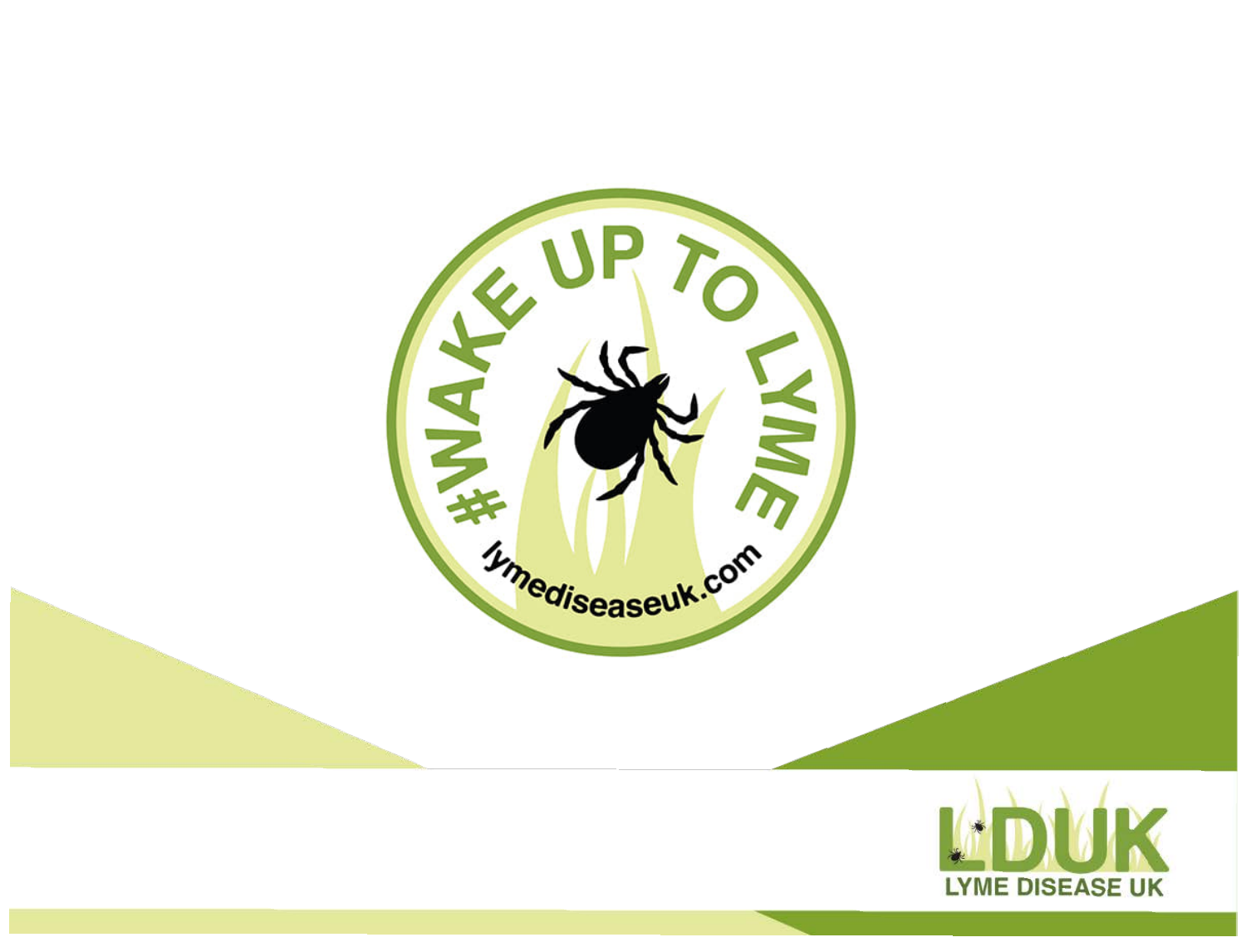### Wake Up to Lyme

- What is Lyme Disease?
- Risk of Lyme Disease
- Preventing Lyme Disease
- Removing a Tick
- Diagnosing Lyme Disease
- Treating Lyme Disease
- **Resources**

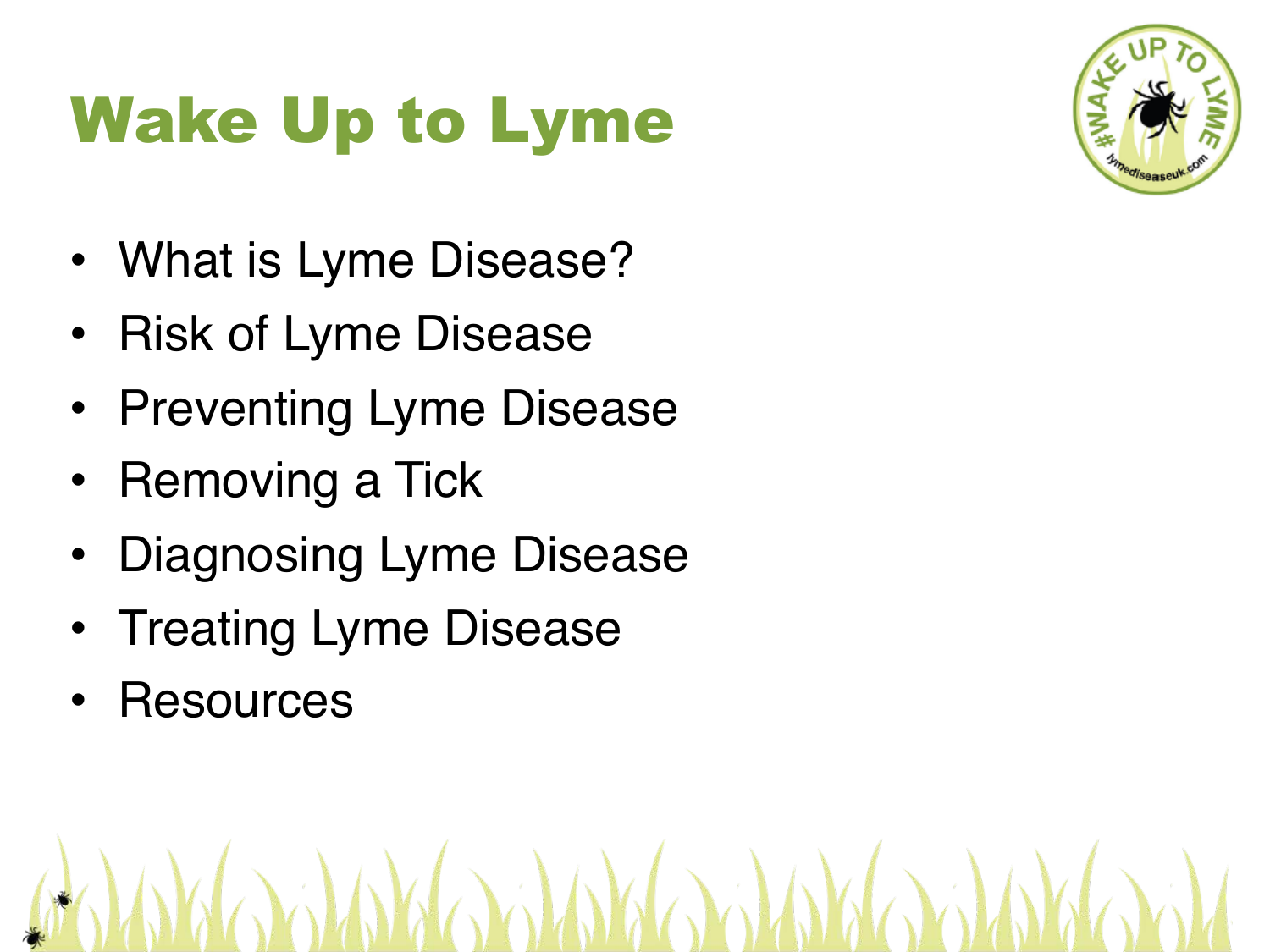#### What is Lyme Disease?



- Lyme disease is caused by a corkscrew shaped bacteria called Borrelia
- Lyme disease can be **transmitted via a tick bite**
- Ticks can carry **other infections** such as Anaplasma and Babesia
- Ticks are arachnids and can be **as small as a poppy seed**

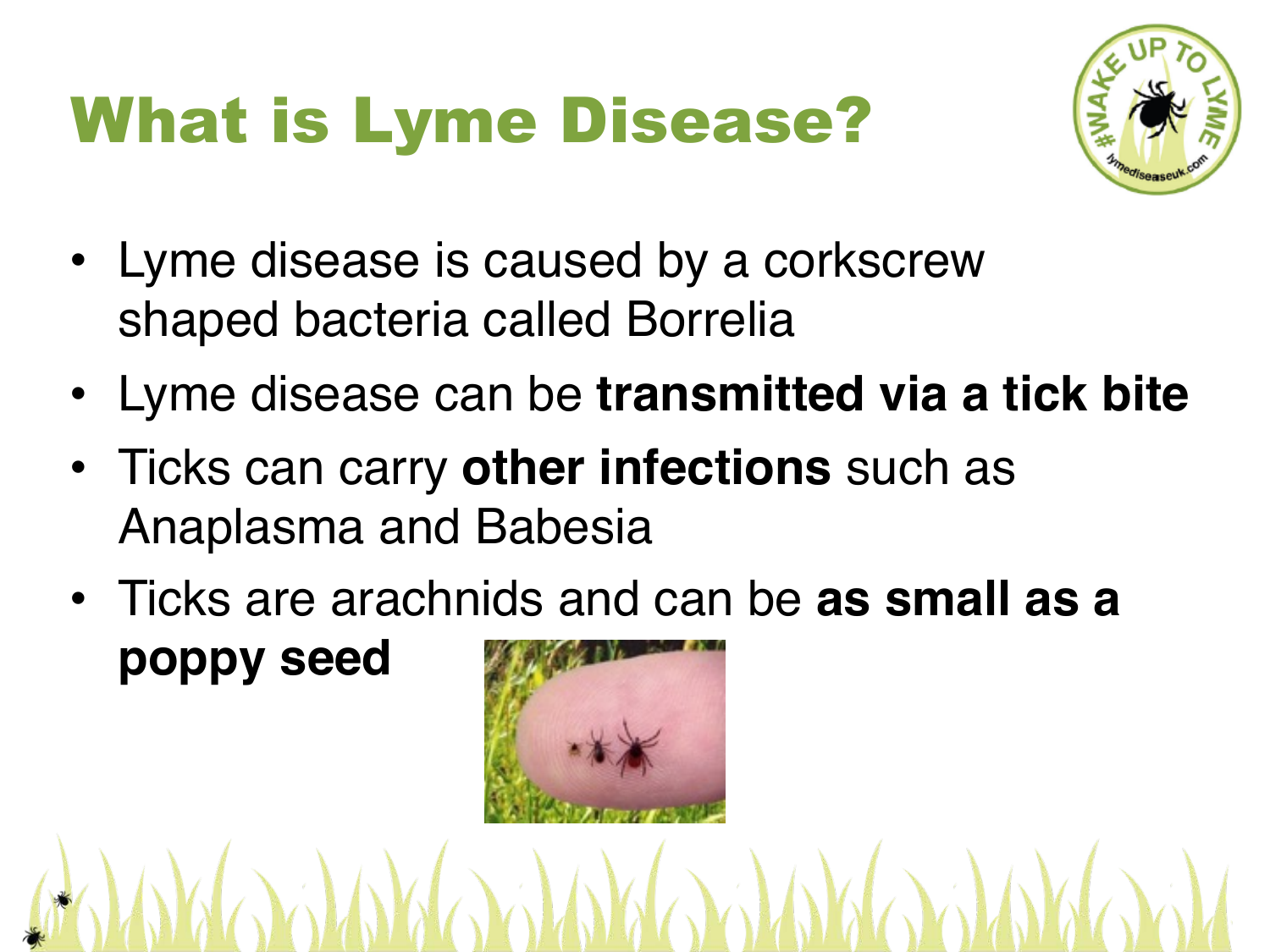### Risk of Lyme Disease



- Infected ticks can be found **all over the UK**
- Infected ticks are found in woodland and parkland, but can also be found in **urban parks and even gardens**

**ARANTA ARAY** 

- You can be infected in any month, but most likely in **spring/summer**
- The Big Tick project found ticks on **1 in 3 dogs**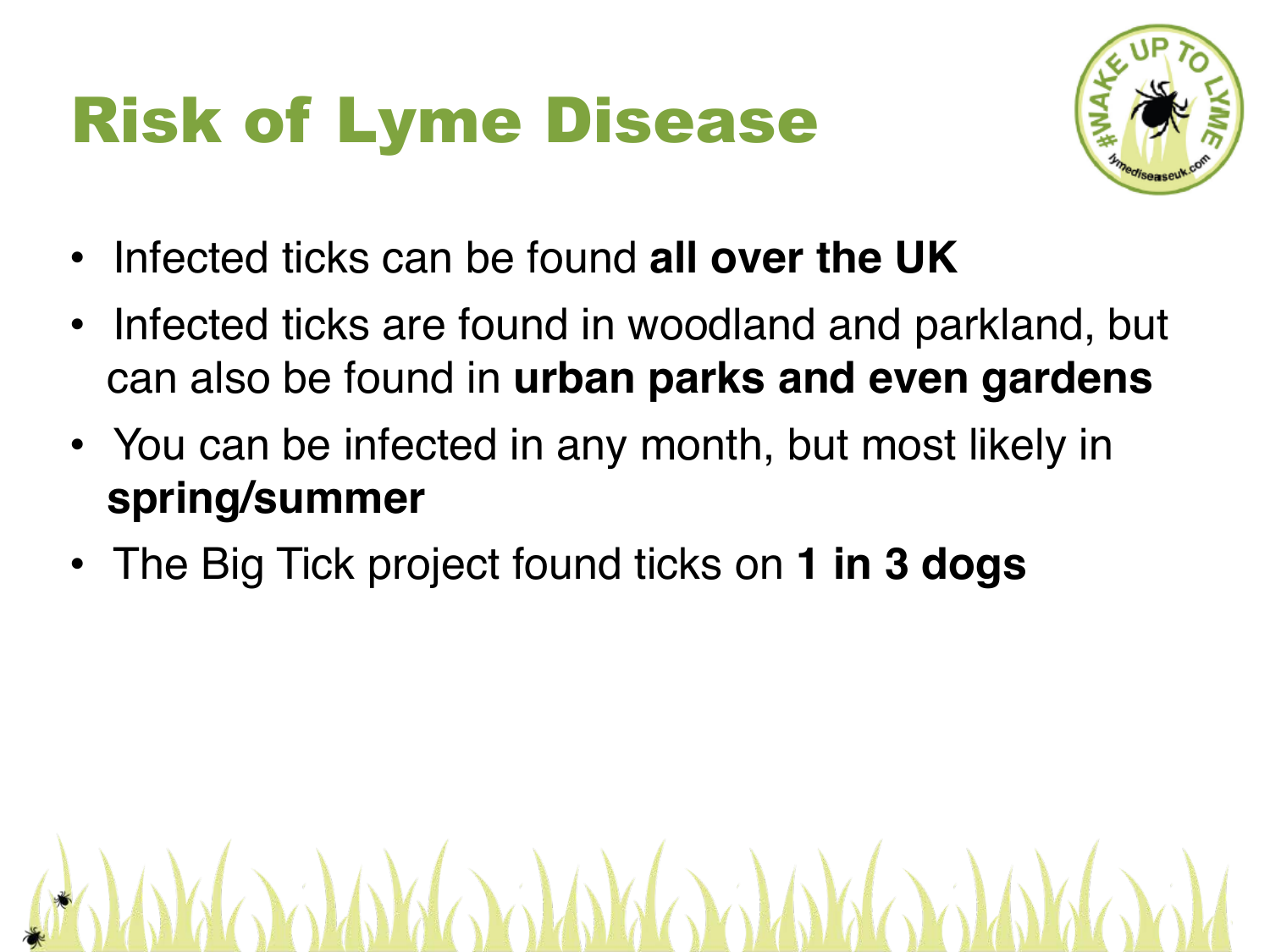# Preventing Lyme Disease



- **Prevention is crucial**
- Wear **insect repellent** during outdoor activities and consider treating outdoor clothing with permethrin
- Avoid walking through long grass and **stick to pathways**
- Wear light coloured clothing and **brush off any visible ticks**
- Wear **long sleeves and long trousers**
- If you have to walk in long grass, **tuck trousers into socks**
- Shower and **check for ticks** when you get home
- Also use **tick prevention on your pets** and thoroughly check them for ticks after they have been outdoors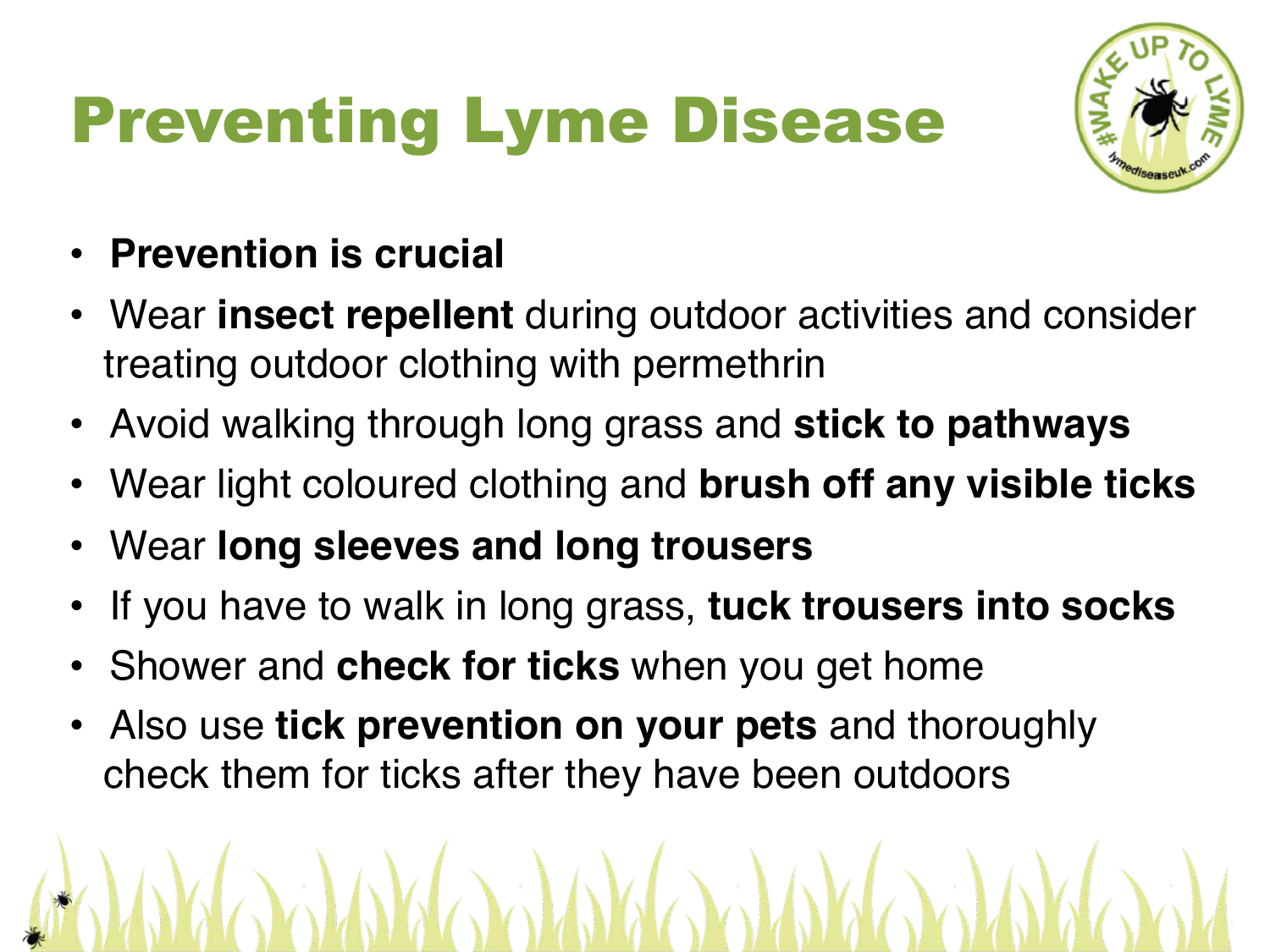#### Removing a Tick



- Never pull off a tick with your fingers, normal tweezers or any other tool not designed for the job
- Never smother the tick in oil or vaseline
- Carefully remove it using a **tick remover** or a pair of very fine tipped tweezers ensuring all parts of the tick are removed
- If you save the tick, it can be tested for infections
- There is **no minimum time** a tick needs to be attached to pass an infection, however do remove it as soon as possible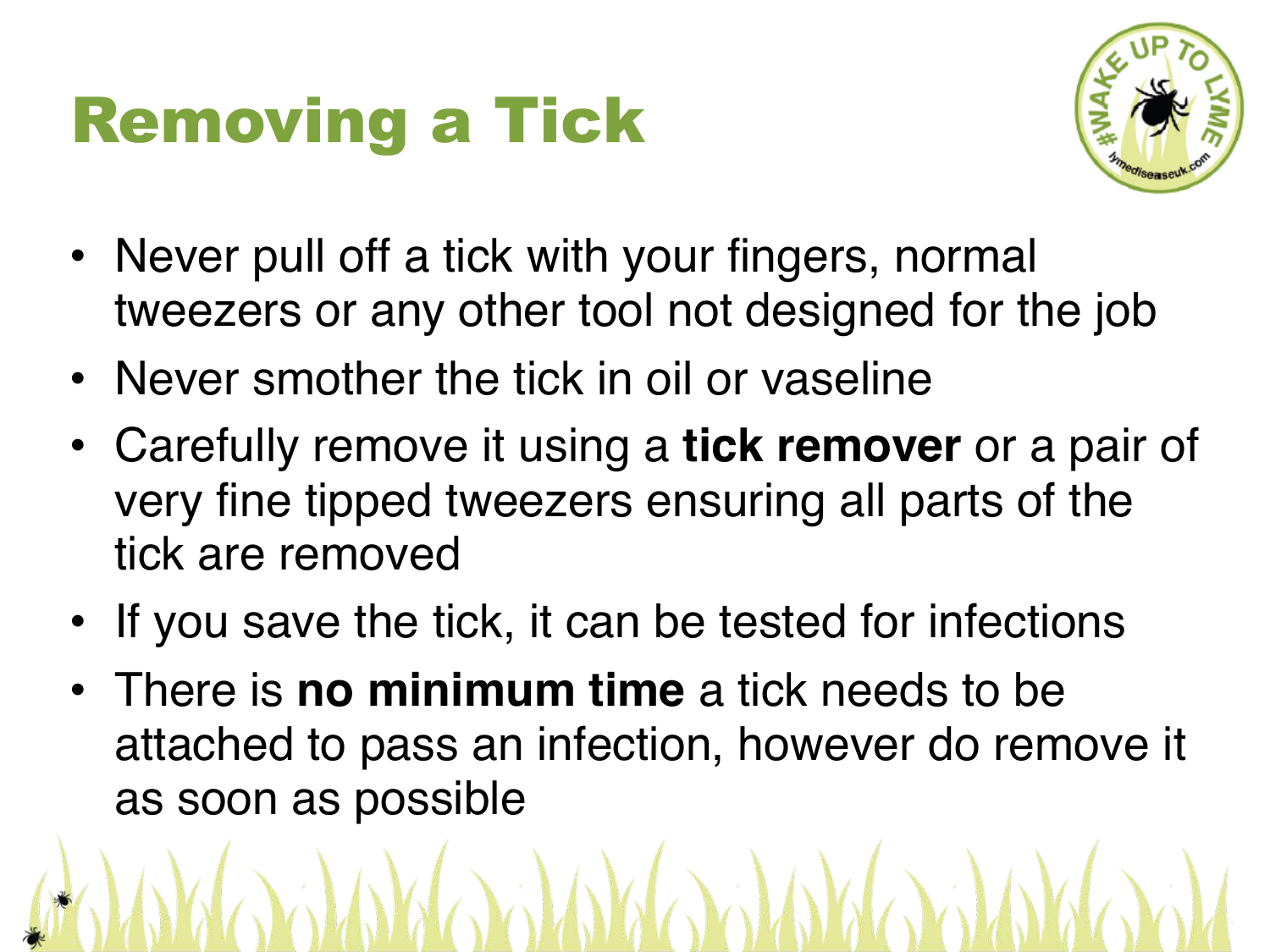# Diagnosing Lyme Disease



- Lyme disease can be **hard to diagnose**
- Tick bites are **easily missed** and are not normally itchy or painful
- Many people **will not** get the classic 'bulls-eye' rash
- Other symptoms to look out for are **'summer flu', headaches, fatigue, joint pain** and **behavioural changes**
- A blood test can **not** rule out Lyme disease
- **Less than 3% of GPs** have taken the RCGP course on Lyme disease (as at Feb 2017)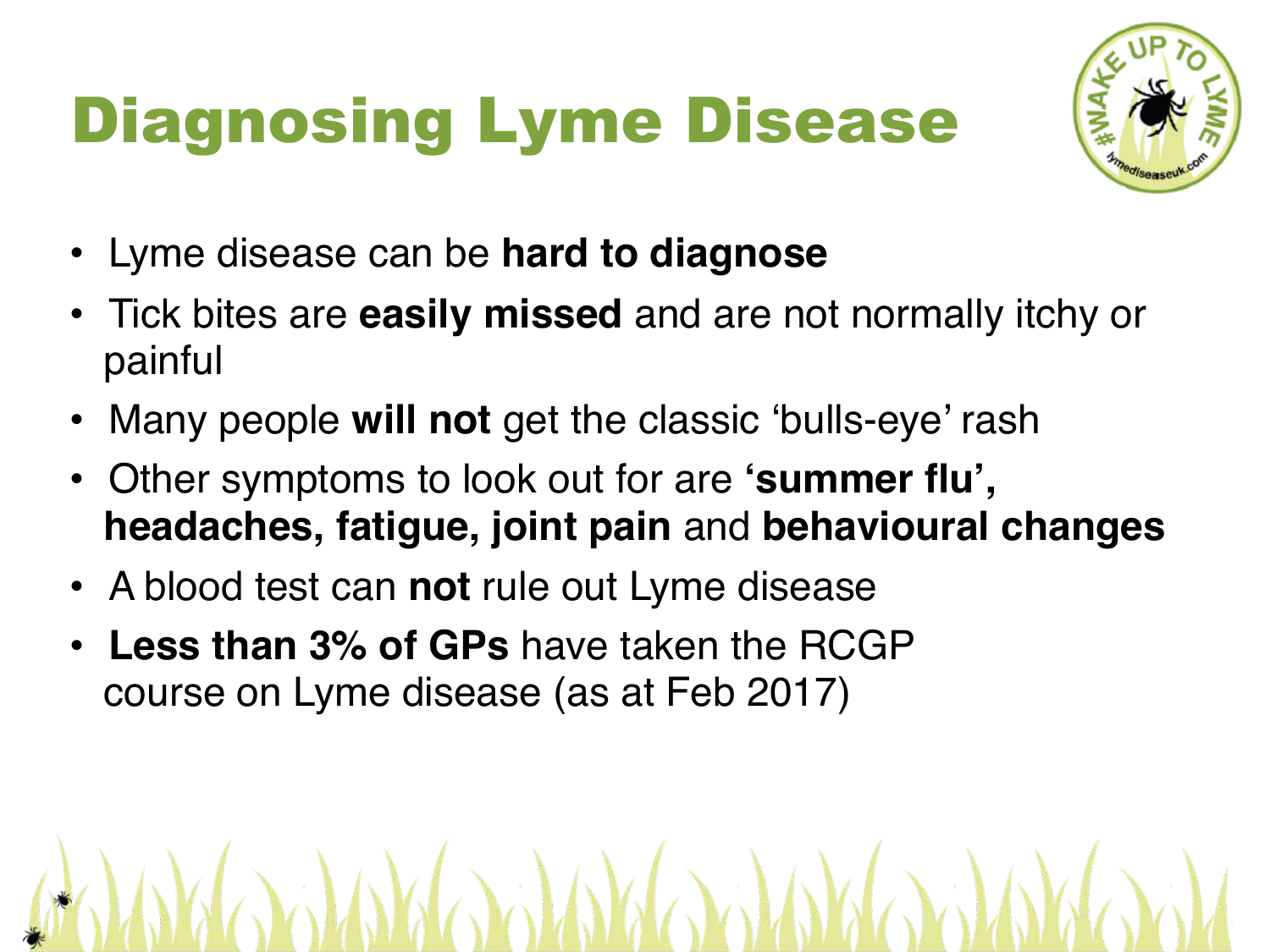# Treating Lyme Disease



- **Early treatment** is key
- Treatment should be started immediately if a 'bull'seye' rash is present
- Your GP will be able to advise on the best antibiotics for you, however doxycycline is commonly prescribed to adults and amoxicillin to children
- The RCGP Lyme disease course states that antibiotics should be repeated **until all symptoms cease**
- The NHS does not normally recommend treating prophylactically unless pregnant or immunosuppressed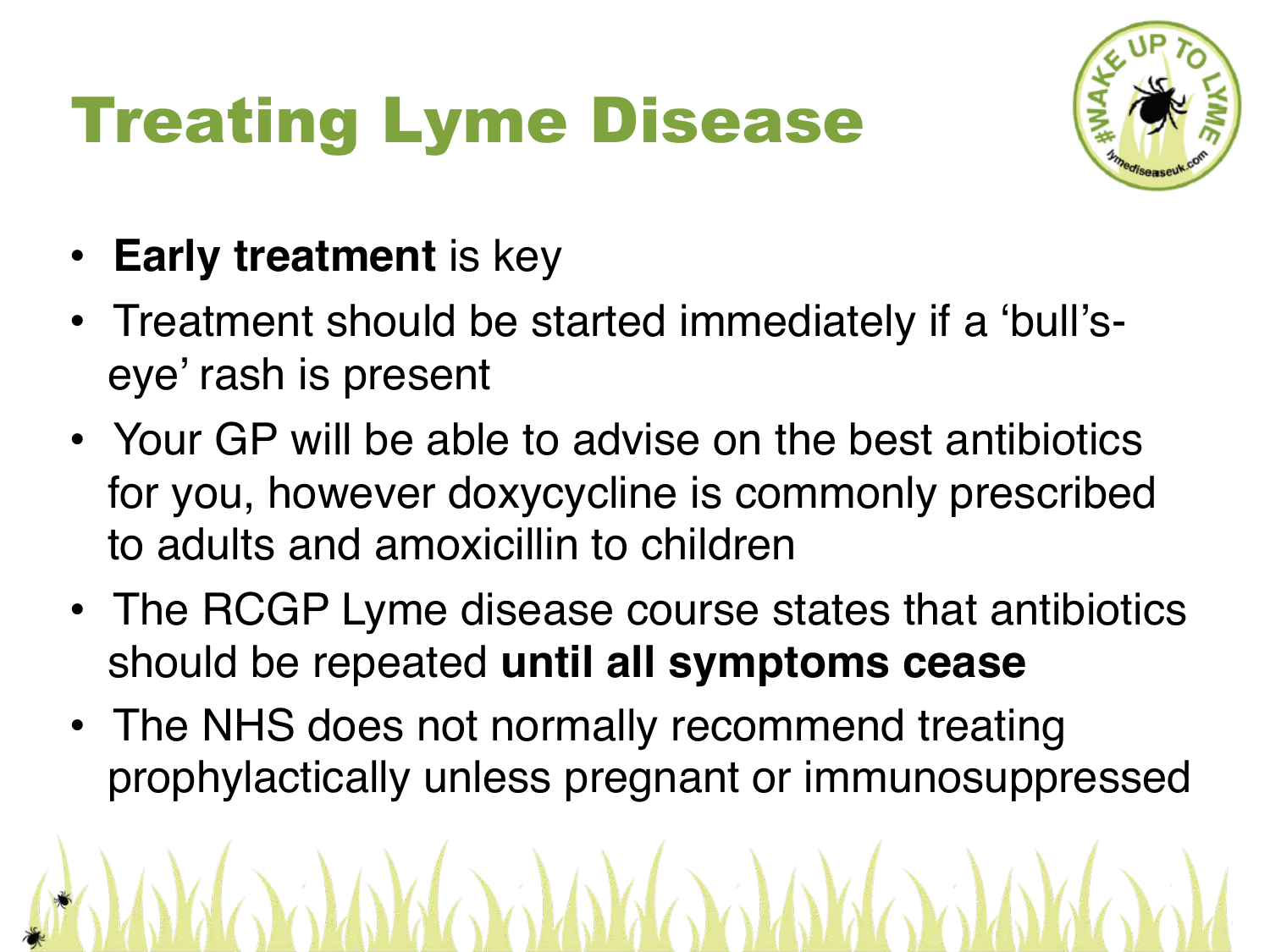

- [www.lymediseaseuk.com](http://www.lymediseaseuk.com)
- [www.facebook.com/LymeDiseaseU](http://www.enjoythecountryside.com)K
- [www.twitter.com/UKLyme](http://www.facebook.com/LymeDiseaseUK)
- [www.instagram.com/lymedis](http://www.twitter.com/UKLyme)easeuk